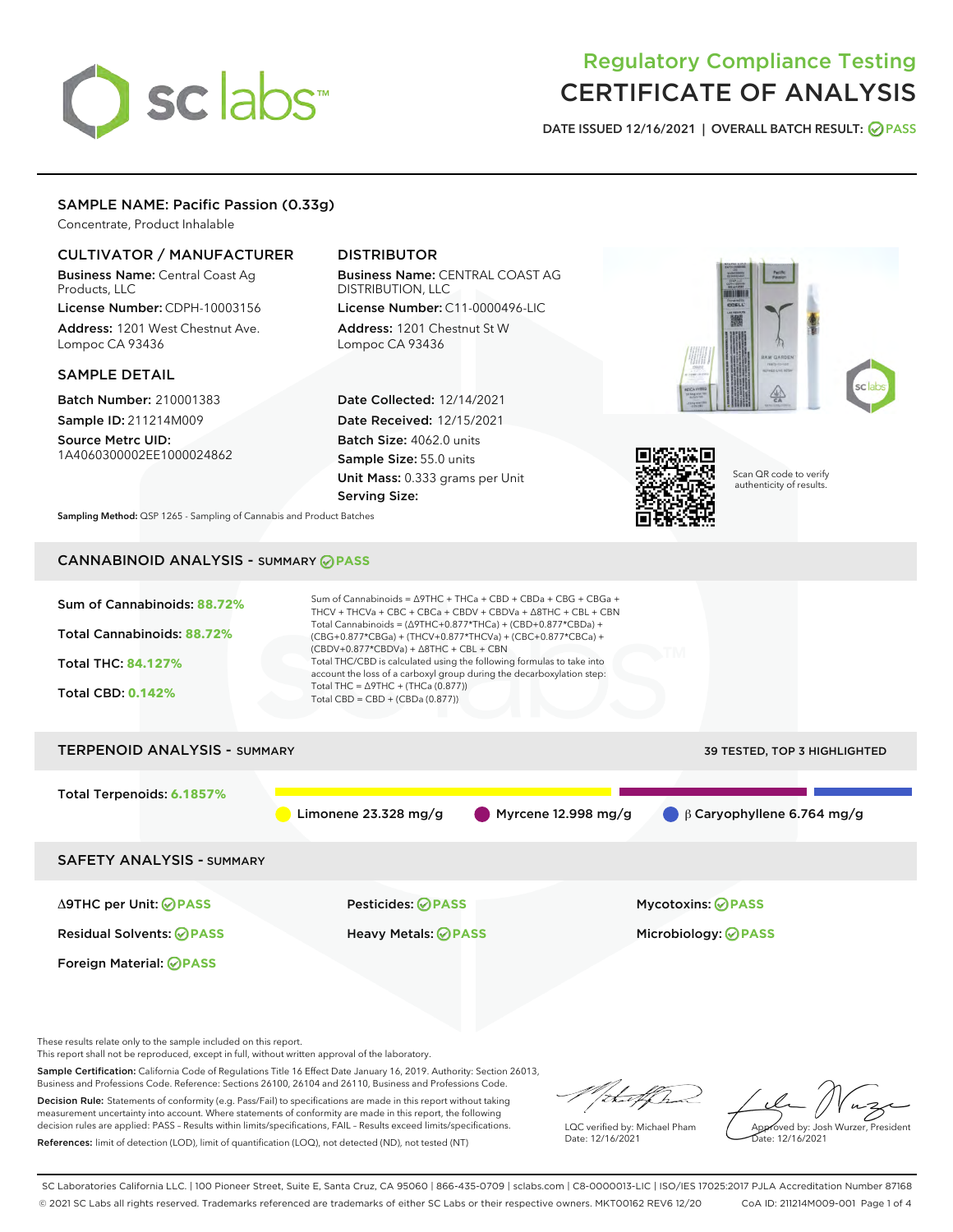



PACIFIC PASSION (0.33G) | DATE ISSUED 12/16/2021 | OVERALL BATCH RESULT: @ PASS

#### CANNABINOID TEST RESULTS - 12/15/2021 2 PASS

Tested by high-performance liquid chromatography with diode-array detection (HPLC-DAD). **Method:** QSP 1157 - Analysis of Cannabinoids by HPLC-DAD

#### TOTAL CANNABINOIDS: **88.72%**

Total Cannabinoids (Total THC) + (Total CBD) + (Total CBG) + (Total THCV) + (Total CBC) + (Total CBDV) + ∆8THC + CBL + CBN

TOTAL THC: **84.127%** Total THC (∆9THC+0.877\*THCa)

TOTAL CBD: **0.142%**

Total CBD (CBD+0.877\*CBDa)

TOTAL CBG: 3.616% Total CBG (CBG+0.877\*CBGa)

TOTAL THCV: 0.36% Total THCV (THCV+0.877\*THCVa)

TOTAL CBC: ND Total CBC (CBC+0.877\*CBCa)

TOTAL CBDV: ND Total CBDV (CBDV+0.877\*CBDVa)

| <b>COMPOUND</b>  | LOD/LOQ<br>(mg/g)          | <b>MEASUREMENT</b><br><b>UNCERTAINTY</b><br>(mg/g) | <b>RESULT</b><br>(mg/g) | <b>RESULT</b><br>(%) |
|------------------|----------------------------|----------------------------------------------------|-------------------------|----------------------|
| Δ9THC            | 0.06 / 0.26                | ±28.940                                            | 841.27                  | 84.127               |
| <b>CBG</b>       | 0.06/0.19                  | ±1.425                                             | 36.16                   | 3.616                |
| <b>THCV</b>      | 0.1/0.2                    | ±0.18                                              | 3.6                     | 0.36                 |
| $\triangle$ 8THC | 0.1/0.4                    | ±0.22                                              | 2.7                     | 0.27                 |
| <b>CBN</b>       | 0.1 / 0.3                  | ±0.13                                              | 2.0                     | 0.20                 |
| <b>CBD</b>       | 0.07/0.29                  | ±0.066                                             | 1.42                    | 0.142                |
| <b>THCa</b>      | 0.05/0.14                  | N/A                                                | <b>ND</b>               | <b>ND</b>            |
| <b>THCVa</b>     | 0.07 / 0.20                | N/A                                                | <b>ND</b>               | <b>ND</b>            |
| <b>CBDa</b>      | 0.02/0.19                  | N/A                                                | <b>ND</b>               | <b>ND</b>            |
| <b>CBDV</b>      | 0.04 / 0.15                | N/A                                                | <b>ND</b>               | <b>ND</b>            |
| <b>CBDVa</b>     | 0.03/0.53                  | N/A                                                | <b>ND</b>               | <b>ND</b>            |
| <b>CBGa</b>      | 0.1/0.2                    | N/A                                                | <b>ND</b>               | <b>ND</b>            |
| <b>CBL</b>       | 0.06 / 0.24                | N/A                                                | <b>ND</b>               | <b>ND</b>            |
| <b>CBC</b>       | 0.2 / 0.5                  | N/A                                                | <b>ND</b>               | <b>ND</b>            |
| <b>CBCa</b>      | 0.07 / 0.28                | N/A                                                | <b>ND</b>               | <b>ND</b>            |
|                  | <b>SUM OF CANNABINOIDS</b> |                                                    | 887.2 mg/g              | 88.72%               |

#### **UNIT MASS: 0.333 grams per Unit**

| ∆9THC per Unit                         | 1120 per-package limit | 280.14 mg/unit  | <b>PASS</b> |
|----------------------------------------|------------------------|-----------------|-------------|
| <b>Total THC per Unit</b>              |                        | 280.14 mg/unit  |             |
| <b>CBD per Unit</b>                    |                        | $0.47$ mg/unit  |             |
| <b>Total CBD per Unit</b>              |                        | $0.47$ mg/unit  |             |
| <b>Sum of Cannabinoids</b><br>per Unit |                        | $295.4$ mg/unit |             |
| <b>Total Cannabinoids</b><br>per Unit  |                        | $295.4$ mg/unit |             |

| <b>COMPOUND</b>         | LOD/LOQ<br>(mg/g) | <b>MJUREIVI</b><br><b>UNCERTAINTY</b><br>(mg/g) | <b>RESULT</b><br>(mg/g)                         | <b>RESULT</b><br>$(\%)$ |
|-------------------------|-------------------|-------------------------------------------------|-------------------------------------------------|-------------------------|
| Limonene                | 0.005 / 0.016     | ±0.3336                                         | 23.328                                          | 2.3328                  |
| Myrcene                 | 0.008 / 0.025     | ±0.1677                                         | 12.998                                          | 1.2998                  |
| $\beta$ Caryophyllene   | 0.004 / 0.012     | ±0.2408                                         | 6.764                                           | 0.6764                  |
| $\alpha$ Pinene         | 0.005 / 0.017     | ±0.0405                                         | 4.712                                           | 0.4712                  |
| $\beta$ Pinene          | 0.004 / 0.014     | ±0.0477                                         | 4.146                                           | 0.4146                  |
| Ocimene                 | 0.011 / 0.038     | ±0.0921                                         | 2.868                                           | 0.2868                  |
| Linalool                | 0.009 / 0.032     | ±0.0630                                         | 1.658                                           | 0.1658                  |
| $\alpha$ Humulene       | 0.009/0.029       | ±0.0489                                         | 1.524                                           | 0.1524                  |
| Fenchol                 | 0.010 / 0.034     | ±0.0312                                         | 0.807                                           | 0.0807                  |
| <b>Terpineol</b>        | 0.016 / 0.055     | ±0.0465                                         | 0.757                                           | 0.0757                  |
| Terpinolene             | 0.008 / 0.026     | ±0.0119                                         | 0.581                                           | 0.0581                  |
| trans-ß-Farnesene       | 0.008 / 0.025     | ±0.0179                                         | 0.505                                           | 0.0505                  |
| Camphene                | 0.005 / 0.015     | ±0.0054                                         | 0.470                                           | 0.0470                  |
| Fenchone                | 0.009 / 0.028     | ±0.0058                                         | 0.198                                           | 0.0198                  |
| Borneol                 | 0.005 / 0.016     | ±0.0060                                         | 0.144                                           | 0.0144                  |
| $\alpha$ Cedrene        | 0.005 / 0.016     | ±0.0022                                         | 0.075                                           | 0.0075                  |
| $\alpha$ Bisabolol      | 0.008 / 0.026     | ±0.0040                                         | 0.074                                           | 0.0074                  |
| Caryophyllene<br>Oxide  | 0.010 / 0.033     | ±0.0024                                         | 0.053                                           | 0.0053                  |
| Guaiol                  | 0.009 / 0.030     | ±0.0019                                         | 0.040                                           | 0.0040                  |
| Valencene               | 0.009 / 0.030     | ±0.0027                                         | 0.039                                           | 0.0039                  |
| Nerolidol               | 0.009 / 0.028     | ±0.0024                                         | 0.038                                           | 0.0038                  |
| $\gamma$ Terpinene      | 0.006 / 0.018     | ±0.0004                                         | 0.025                                           | 0.0025                  |
| $\alpha$ Phellandrene   | 0.006 / 0.020     | ±0.0003                                         | 0.020                                           | 0.0020                  |
| $\alpha$ Terpinene      | 0.005 / 0.017     | ±0.0003                                         | 0.018                                           | 0.0018                  |
| Geraniol                | 0.002 / 0.007     | ±0.0007                                         | 0.015                                           | 0.0015                  |
| 3 Carene                | 0.005 / 0.018     | N/A                                             | <loq< th=""><th><loq< th=""></loq<></th></loq<> | <loq< th=""></loq<>     |
| Sabinene Hydrate        | 0.006 / 0.022     | N/A                                             | <loq< th=""><th><loq< th=""></loq<></th></loq<> | <loq< th=""></loq<>     |
| Sabinene                | 0.004 / 0.014     | N/A                                             | <b>ND</b>                                       | <b>ND</b>               |
| p-Cymene                | 0.005 / 0.016     | N/A                                             | <b>ND</b>                                       | <b>ND</b>               |
| Eucalyptol              | 0.006 / 0.018     | N/A                                             | <b>ND</b>                                       | <b>ND</b>               |
| (-)-Isopulegol          | 0.005 / 0.016     | N/A                                             | ND                                              | <b>ND</b>               |
| Camphor                 | 0.006 / 0.019     | N/A                                             | ND                                              | ND                      |
| Isoborneol              | 0.004 / 0.012     | N/A                                             | <b>ND</b>                                       | <b>ND</b>               |
| Menthol                 | 0.008 / 0.025     | N/A                                             | ND                                              | ND                      |
| Nerol                   | 0.003 / 0.011     | N/A                                             | ND                                              | <b>ND</b>               |
| Citronellol             | 0.003 / 0.010     | N/A                                             | <b>ND</b>                                       | <b>ND</b>               |
| R-(+)-Pulegone          | 0.003 / 0.011     | N/A                                             | ND                                              | ND                      |
| <b>Geranyl Acetate</b>  | 0.004 / 0.014     | N/A                                             | ND                                              | ND                      |
| Cedrol                  | 0.008 / 0.027     | N/A                                             | ND                                              | <b>ND</b>               |
| <b>TOTAL TERPENOIDS</b> |                   |                                                 | 61.857 mg/g                                     | 6.1857%                 |

SC Laboratories California LLC. | 100 Pioneer Street, Suite E, Santa Cruz, CA 95060 | 866-435-0709 | sclabs.com | C8-0000013-LIC | ISO/IES 17025:2017 PJLA Accreditation Number 87168 © 2021 SC Labs all rights reserved. Trademarks referenced are trademarks of either SC Labs or their respective owners. MKT00162 REV6 12/20 CoA ID: 211214M009-001 Page 2 of 4

# TERPENOID TEST RESULTS - 12/16/2021

Terpene analysis utilizing gas chromatography-flame ionization detection (GC-FID). **Method:** QSP 1192 - Analysis of Terpenoids by GC-FID

MEACUREMENT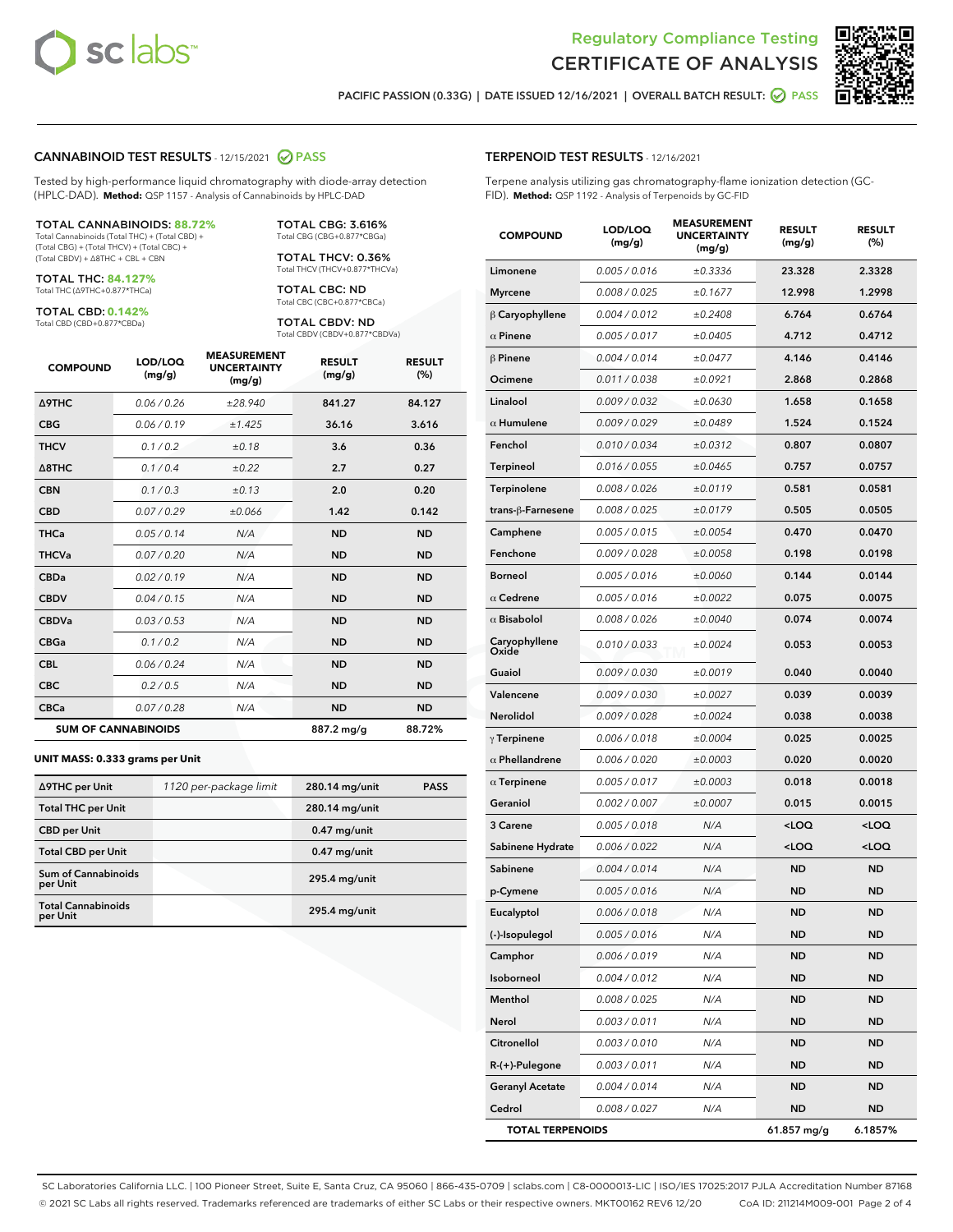



PACIFIC PASSION (0.33G) | DATE ISSUED 12/16/2021 | OVERALL BATCH RESULT: ● PASS

# CATEGORY 1 PESTICIDE TEST RESULTS - 12/16/2021 @ PASS

Pesticide and plant growth regulator analysis utilizing high-performance liquid chromatography-mass spectrometry (HPLC-MS) or gas chromatography-mass spectrometry (GC-MS). \*GC-MS utilized where indicated. **Method:** QSP 1212 - Analysis of Pesticides and Mycotoxins by LC-MS or QSP 1213 - Analysis of Pesticides by GC-MS

| 0.03/0.08<br><b>ND</b><br>Aldicarb<br>$>$ LOD<br>N/A<br><b>PASS</b><br>Carbofuran<br>0.02 / 0.05<br><b>ND</b><br><b>PASS</b><br>$>$ LOD<br>N/A<br>Chlordane*<br>0.03 / 0.08<br>N/A<br><b>ND</b><br><b>PASS</b><br>$\ge$ LOD<br>Chlorfenapyr*<br>0.03/0.10<br><b>ND</b><br><b>PASS</b><br>$\ge$ LOD<br>N/A<br>N/A<br><b>ND</b><br><b>PASS</b><br>Chlorpyrifos<br>0.02 / 0.06<br>$\ge$ LOD<br>Coumaphos<br>0.02 / 0.07<br>N/A<br><b>ND</b><br><b>PASS</b><br>$\ge$ LOD<br>Daminozide<br>0.02 / 0.07<br>N/A<br><b>ND</b><br><b>PASS</b><br>$\ge$ LOD<br><b>DDVP</b><br>0.03/0.09<br>$>$ LOD<br>N/A<br><b>ND</b><br><b>PASS</b><br>(Dichlorvos)<br>Dimethoate<br>0.03/0.08<br>$>$ LOD<br>N/A<br><b>ND</b><br><b>PASS</b><br>0.03/0.10<br><b>ND</b><br><b>PASS</b><br>Ethoprop(hos)<br>$\ge$ LOD<br>N/A<br>0.02 / 0.06<br>N/A<br><b>ND</b><br><b>PASS</b><br>Etofenprox<br>$\ge$ LOD<br>Fenoxycarb<br>0.03 / 0.08<br>N/A<br><b>ND</b><br><b>PASS</b><br>$\ge$ LOD<br>0.03/0.08<br><b>ND</b><br><b>PASS</b><br>Fipronil<br>$\ge$ LOD<br>N/A<br>Imazalil<br>0.02 / 0.06<br>$\ge$ LOD<br>N/A<br><b>ND</b><br><b>PASS</b><br>Methiocarb<br>0.02 / 0.07<br><b>PASS</b><br>$\ge$ LOD<br>N/A<br><b>ND</b><br>Methyl<br>0.03/0.10<br>$\ge$ LOD<br>N/A<br><b>ND</b><br><b>PASS</b><br>parathion<br>0.03/0.09<br><b>ND</b><br><b>Mevinphos</b><br>$\ge$ LOD<br>N/A<br><b>PASS</b><br>Paclobutrazol<br>0.02 / 0.05<br>$\ge$ LOD<br>N/A<br><b>ND</b><br><b>PASS</b><br>0.03/0.09<br>$\ge$ LOD<br>N/A<br><b>ND</b><br><b>PASS</b><br>Propoxur<br>Spiroxamine<br>0.03 / 0.08<br>$\ge$ LOD<br>N/A<br><b>ND</b><br><b>PASS</b><br>0.03/0.10<br><b>ND</b><br><b>PASS</b><br><b>Thiacloprid</b><br>$\ge$ LOD<br>N/A | <b>COMPOUND</b> | LOD/LOQ<br>$(\mu g/g)$ | <b>ACTION</b><br>LIMIT<br>$(\mu g/g)$ | <b>MEASUREMENT</b><br><b>UNCERTAINTY</b><br>$(\mu g/g)$ | <b>RESULT</b><br>$(\mu g/g)$ | <b>RESULT</b> |
|----------------------------------------------------------------------------------------------------------------------------------------------------------------------------------------------------------------------------------------------------------------------------------------------------------------------------------------------------------------------------------------------------------------------------------------------------------------------------------------------------------------------------------------------------------------------------------------------------------------------------------------------------------------------------------------------------------------------------------------------------------------------------------------------------------------------------------------------------------------------------------------------------------------------------------------------------------------------------------------------------------------------------------------------------------------------------------------------------------------------------------------------------------------------------------------------------------------------------------------------------------------------------------------------------------------------------------------------------------------------------------------------------------------------------------------------------------------------------------------------------------------------------------------------------------------------------------------------------------------------------------------------------------------------------------------------|-----------------|------------------------|---------------------------------------|---------------------------------------------------------|------------------------------|---------------|
|                                                                                                                                                                                                                                                                                                                                                                                                                                                                                                                                                                                                                                                                                                                                                                                                                                                                                                                                                                                                                                                                                                                                                                                                                                                                                                                                                                                                                                                                                                                                                                                                                                                                                              |                 |                        |                                       |                                                         |                              |               |
|                                                                                                                                                                                                                                                                                                                                                                                                                                                                                                                                                                                                                                                                                                                                                                                                                                                                                                                                                                                                                                                                                                                                                                                                                                                                                                                                                                                                                                                                                                                                                                                                                                                                                              |                 |                        |                                       |                                                         |                              |               |
|                                                                                                                                                                                                                                                                                                                                                                                                                                                                                                                                                                                                                                                                                                                                                                                                                                                                                                                                                                                                                                                                                                                                                                                                                                                                                                                                                                                                                                                                                                                                                                                                                                                                                              |                 |                        |                                       |                                                         |                              |               |
|                                                                                                                                                                                                                                                                                                                                                                                                                                                                                                                                                                                                                                                                                                                                                                                                                                                                                                                                                                                                                                                                                                                                                                                                                                                                                                                                                                                                                                                                                                                                                                                                                                                                                              |                 |                        |                                       |                                                         |                              |               |
|                                                                                                                                                                                                                                                                                                                                                                                                                                                                                                                                                                                                                                                                                                                                                                                                                                                                                                                                                                                                                                                                                                                                                                                                                                                                                                                                                                                                                                                                                                                                                                                                                                                                                              |                 |                        |                                       |                                                         |                              |               |
|                                                                                                                                                                                                                                                                                                                                                                                                                                                                                                                                                                                                                                                                                                                                                                                                                                                                                                                                                                                                                                                                                                                                                                                                                                                                                                                                                                                                                                                                                                                                                                                                                                                                                              |                 |                        |                                       |                                                         |                              |               |
|                                                                                                                                                                                                                                                                                                                                                                                                                                                                                                                                                                                                                                                                                                                                                                                                                                                                                                                                                                                                                                                                                                                                                                                                                                                                                                                                                                                                                                                                                                                                                                                                                                                                                              |                 |                        |                                       |                                                         |                              |               |
|                                                                                                                                                                                                                                                                                                                                                                                                                                                                                                                                                                                                                                                                                                                                                                                                                                                                                                                                                                                                                                                                                                                                                                                                                                                                                                                                                                                                                                                                                                                                                                                                                                                                                              |                 |                        |                                       |                                                         |                              |               |
|                                                                                                                                                                                                                                                                                                                                                                                                                                                                                                                                                                                                                                                                                                                                                                                                                                                                                                                                                                                                                                                                                                                                                                                                                                                                                                                                                                                                                                                                                                                                                                                                                                                                                              |                 |                        |                                       |                                                         |                              |               |
|                                                                                                                                                                                                                                                                                                                                                                                                                                                                                                                                                                                                                                                                                                                                                                                                                                                                                                                                                                                                                                                                                                                                                                                                                                                                                                                                                                                                                                                                                                                                                                                                                                                                                              |                 |                        |                                       |                                                         |                              |               |
|                                                                                                                                                                                                                                                                                                                                                                                                                                                                                                                                                                                                                                                                                                                                                                                                                                                                                                                                                                                                                                                                                                                                                                                                                                                                                                                                                                                                                                                                                                                                                                                                                                                                                              |                 |                        |                                       |                                                         |                              |               |
|                                                                                                                                                                                                                                                                                                                                                                                                                                                                                                                                                                                                                                                                                                                                                                                                                                                                                                                                                                                                                                                                                                                                                                                                                                                                                                                                                                                                                                                                                                                                                                                                                                                                                              |                 |                        |                                       |                                                         |                              |               |
|                                                                                                                                                                                                                                                                                                                                                                                                                                                                                                                                                                                                                                                                                                                                                                                                                                                                                                                                                                                                                                                                                                                                                                                                                                                                                                                                                                                                                                                                                                                                                                                                                                                                                              |                 |                        |                                       |                                                         |                              |               |
|                                                                                                                                                                                                                                                                                                                                                                                                                                                                                                                                                                                                                                                                                                                                                                                                                                                                                                                                                                                                                                                                                                                                                                                                                                                                                                                                                                                                                                                                                                                                                                                                                                                                                              |                 |                        |                                       |                                                         |                              |               |
|                                                                                                                                                                                                                                                                                                                                                                                                                                                                                                                                                                                                                                                                                                                                                                                                                                                                                                                                                                                                                                                                                                                                                                                                                                                                                                                                                                                                                                                                                                                                                                                                                                                                                              |                 |                        |                                       |                                                         |                              |               |
|                                                                                                                                                                                                                                                                                                                                                                                                                                                                                                                                                                                                                                                                                                                                                                                                                                                                                                                                                                                                                                                                                                                                                                                                                                                                                                                                                                                                                                                                                                                                                                                                                                                                                              |                 |                        |                                       |                                                         |                              |               |
|                                                                                                                                                                                                                                                                                                                                                                                                                                                                                                                                                                                                                                                                                                                                                                                                                                                                                                                                                                                                                                                                                                                                                                                                                                                                                                                                                                                                                                                                                                                                                                                                                                                                                              |                 |                        |                                       |                                                         |                              |               |
|                                                                                                                                                                                                                                                                                                                                                                                                                                                                                                                                                                                                                                                                                                                                                                                                                                                                                                                                                                                                                                                                                                                                                                                                                                                                                                                                                                                                                                                                                                                                                                                                                                                                                              |                 |                        |                                       |                                                         |                              |               |
|                                                                                                                                                                                                                                                                                                                                                                                                                                                                                                                                                                                                                                                                                                                                                                                                                                                                                                                                                                                                                                                                                                                                                                                                                                                                                                                                                                                                                                                                                                                                                                                                                                                                                              |                 |                        |                                       |                                                         |                              |               |
|                                                                                                                                                                                                                                                                                                                                                                                                                                                                                                                                                                                                                                                                                                                                                                                                                                                                                                                                                                                                                                                                                                                                                                                                                                                                                                                                                                                                                                                                                                                                                                                                                                                                                              |                 |                        |                                       |                                                         |                              |               |
|                                                                                                                                                                                                                                                                                                                                                                                                                                                                                                                                                                                                                                                                                                                                                                                                                                                                                                                                                                                                                                                                                                                                                                                                                                                                                                                                                                                                                                                                                                                                                                                                                                                                                              |                 |                        |                                       |                                                         |                              |               |

# CATEGORY 2 PESTICIDE TEST RESULTS - 12/16/2021 @ PASS

| <b>COMPOUND</b>          | LOD/LOO<br>$(\mu g/g)$ | <b>ACTION</b><br>LIMIT<br>$(\mu g/g)$ | <b>MEASUREMENT</b><br><b>UNCERTAINTY</b><br>$(\mu g/g)$ | <b>RESULT</b><br>$(\mu g/g)$ | <b>RESULT</b> |  |
|--------------------------|------------------------|---------------------------------------|---------------------------------------------------------|------------------------------|---------------|--|
| Abamectin                | 0.03/0.10              | 0.1                                   | N/A                                                     | <b>ND</b>                    | <b>PASS</b>   |  |
| Acephate                 | 0.02/0.07              | 0.1                                   | N/A                                                     | <b>ND</b>                    | <b>PASS</b>   |  |
| Acequinocyl              | 0.02/0.07              | 0.1                                   | N/A                                                     | <b>ND</b>                    | <b>PASS</b>   |  |
| Acetamiprid              | 0.02/0.05              | 0.1                                   | N/A                                                     | <b>ND</b>                    | <b>PASS</b>   |  |
| Azoxystrobin             | 0.02/0.07              | 0.1                                   | N/A                                                     | <b>ND</b>                    | <b>PASS</b>   |  |
| <b>Bifenazate</b>        | 0.01/0.04              | 0.1                                   | N/A                                                     | <b>ND</b>                    | <b>PASS</b>   |  |
| <b>Bifenthrin</b>        | 0.02/0.05              | 3                                     | N/A                                                     | <b>ND</b>                    | <b>PASS</b>   |  |
| <b>Boscalid</b>          | 0.03/0.09              | 0.1                                   | N/A                                                     | <b>ND</b>                    | <b>PASS</b>   |  |
| Captan                   | 0.19/0.57              | 0.7                                   | N/A                                                     | <b>ND</b>                    | <b>PASS</b>   |  |
| Carbaryl                 | 0.02/0.06              | 0.5                                   | N/A                                                     | <b>ND</b>                    | <b>PASS</b>   |  |
| Chlorantranilip-<br>role | 0.04/0.12              | 10                                    | N/A                                                     | <b>ND</b>                    | <b>PASS</b>   |  |
| Clofentezine             | 0.03/0.09              | 0.1                                   | N/A                                                     | <b>ND</b>                    | <b>PASS</b>   |  |

# CATEGORY 2 PESTICIDE TEST RESULTS - 12/16/2021 continued

| <b>COMPOUND</b>               | LOD/LOQ<br>(µg/g) | <b>ACTION</b><br><b>LIMIT</b><br>(µg/g) | <b>MEASUREMENT</b><br><b>UNCERTAINTY</b><br>(µg/g) | <b>RESULT</b><br>(µg/g) | <b>RESULT</b> |
|-------------------------------|-------------------|-----------------------------------------|----------------------------------------------------|-------------------------|---------------|
| Cyfluthrin                    | 0.12 / 0.38       | $\overline{c}$                          | N/A                                                | <b>ND</b>               | <b>PASS</b>   |
| Cypermethrin                  | 0.11/0.32         | 1                                       | N/A                                                | <b>ND</b>               | <b>PASS</b>   |
| <b>Diazinon</b>               | 0.02 / 0.05       | 0.1                                     | N/A                                                | <b>ND</b>               | <b>PASS</b>   |
| Dimethomorph                  | 0.03 / 0.09       | 2                                       | N/A                                                | <b>ND</b>               | <b>PASS</b>   |
| Etoxazole                     | 0.02 / 0.06       | 0.1                                     | N/A                                                | <b>ND</b>               | <b>PASS</b>   |
| Fenhexamid                    | 0.03 / 0.09       | 0.1                                     | N/A                                                | <b>ND</b>               | <b>PASS</b>   |
| Fenpyroximate                 | 0.02 / 0.06       | 0.1                                     | N/A                                                | <b>ND</b>               | <b>PASS</b>   |
| Flonicamid                    | 0.03/0.10         | 0.1                                     | N/A                                                | <b>ND</b>               | <b>PASS</b>   |
| Fludioxonil                   | 0.03 / 0.10       | 0.1                                     | N/A                                                | <b>ND</b>               | <b>PASS</b>   |
| Hexythiazox                   | 0.02 / 0.07       | 0.1                                     | N/A                                                | <b>ND</b>               | <b>PASS</b>   |
| Imidacloprid                  | 0.04 / 0.11       | 5                                       | N/A                                                | <b>ND</b>               | <b>PASS</b>   |
| Kresoxim-methyl               | 0.02 / 0.07       | 0.1                                     | N/A                                                | <b>ND</b>               | <b>PASS</b>   |
| <b>Malathion</b>              | 0.03 / 0.09       | 0.5                                     | N/A                                                | <b>ND</b>               | <b>PASS</b>   |
| Metalaxyl                     | 0.02 / 0.07       | $\overline{c}$                          | N/A                                                | <b>ND</b>               | <b>PASS</b>   |
| Methomyl                      | 0.03 / 0.10       | 1                                       | N/A                                                | <b>ND</b>               | <b>PASS</b>   |
| Myclobutanil                  | 0.03 / 0.09       | 0.1                                     | N/A                                                | <b>ND</b>               | <b>PASS</b>   |
| Naled                         | 0.02 / 0.07       | 0.1                                     | N/A                                                | <b>ND</b>               | <b>PASS</b>   |
| Oxamyl                        | 0.04 / 0.11       | 0.5                                     | N/A                                                | <b>ND</b>               | <b>PASS</b>   |
| Pentachloronitro-<br>benzene* | 0.03 / 0.09       | 0.1                                     | N/A                                                | <b>ND</b>               | <b>PASS</b>   |
| Permethrin                    | 0.04 / 0.12       | 0.5                                     | N/A                                                | <b>ND</b>               | <b>PASS</b>   |
| Phosmet                       | 0.03 / 0.10       | 0.1                                     | N/A                                                | <b>ND</b>               | <b>PASS</b>   |
| Piperonylbu-<br>toxide        | 0.02 / 0.07       | 3                                       | N/A                                                | <b>ND</b>               | <b>PASS</b>   |
| Prallethrin                   | 0.03 / 0.08       | 0.1                                     | N/A                                                | <b>ND</b>               | <b>PASS</b>   |
| Propiconazole                 | 0.02 / 0.07       | 0.1                                     | N/A                                                | <b>ND</b>               | <b>PASS</b>   |
| Pyrethrins                    | 0.04 / 0.12       | 0.5                                     | N/A                                                | ND                      | <b>PASS</b>   |
| Pyridaben                     | 0.02 / 0.07       | 0.1                                     | N/A                                                | <b>ND</b>               | <b>PASS</b>   |
| Spinetoram                    | 0.02 / 0.07       | 0.1                                     | N/A                                                | <b>ND</b>               | <b>PASS</b>   |
| Spinosad                      | 0.02 / 0.07       | 0.1                                     | N/A                                                | <b>ND</b>               | <b>PASS</b>   |
| Spiromesifen                  | 0.02 / 0.05       | 0.1                                     | N/A                                                | <b>ND</b>               | <b>PASS</b>   |
| Spirotetramat                 | 0.02 / 0.06       | 0.1                                     | N/A                                                | <b>ND</b>               | <b>PASS</b>   |
| Tebuconazole                  | 0.02 / 0.07       | 0.1                                     | N/A                                                | <b>ND</b>               | <b>PASS</b>   |
| Thiamethoxam                  | 0.03 / 0.10       | 5                                       | N/A                                                | <b>ND</b>               | <b>PASS</b>   |
| Trifloxystrobin               | 0.03 / 0.08       | 0.1                                     | N/A                                                | <b>ND</b>               | <b>PASS</b>   |

SC Laboratories California LLC. | 100 Pioneer Street, Suite E, Santa Cruz, CA 95060 | 866-435-0709 | sclabs.com | C8-0000013-LIC | ISO/IES 17025:2017 PJLA Accreditation Number 87168 © 2021 SC Labs all rights reserved. Trademarks referenced are trademarks of either SC Labs or their respective owners. MKT00162 REV6 12/20 CoA ID: 211214M009-001 Page 3 of 4